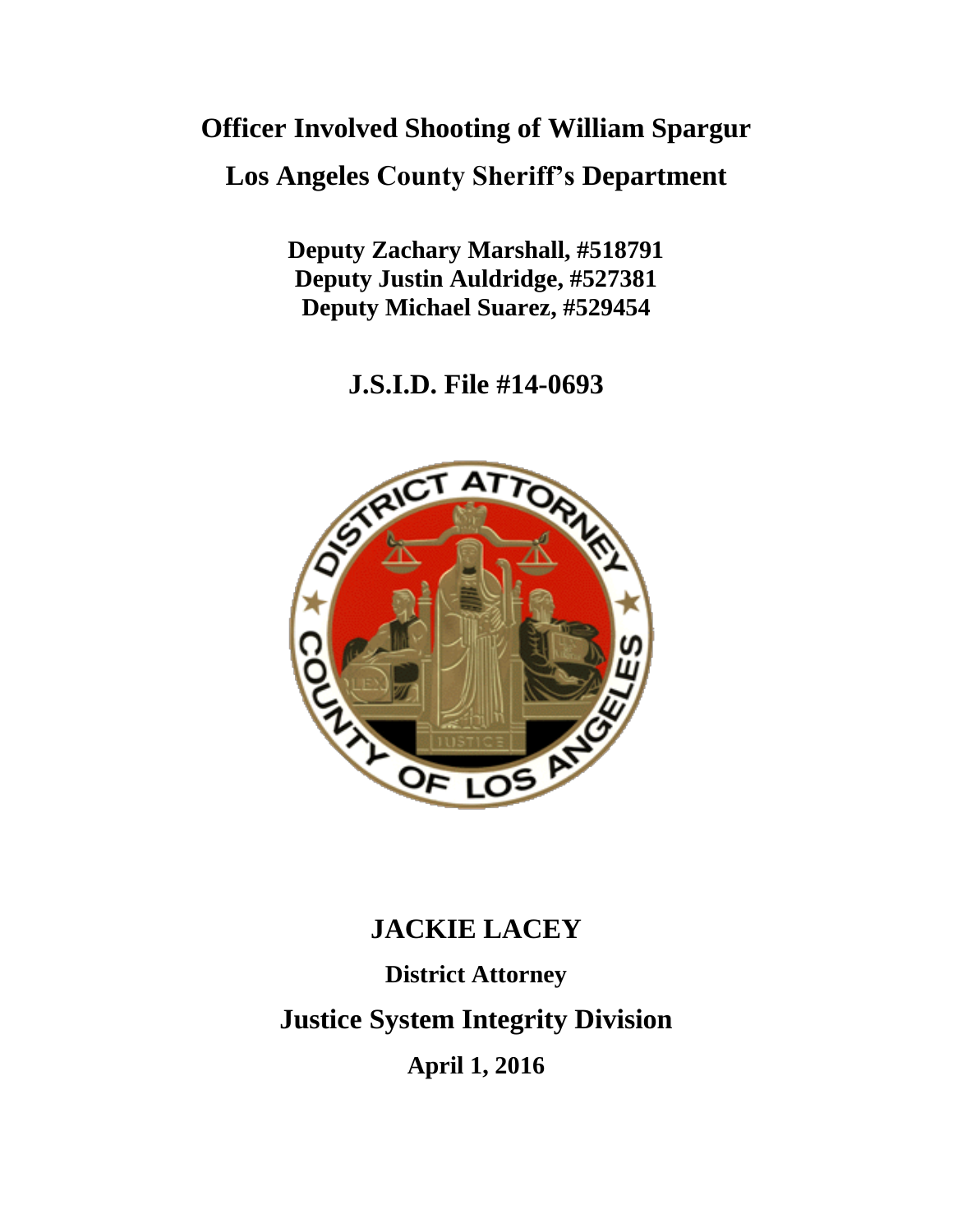#### **MEMORANDUM**

- TO: CAPTAIN STEVEN KATZ Homicide Bureau Los Angeles County Sheriff's Department 1 Cupania Circle Monterey Park, California 91755
- FROM: JUSTICE SYSTEM INTEGRITY DIVISION Los Angeles County District Attorney's Office
- SUBJECT: Officer Involved Shooting of William Spargur J.S.I.D. File #14-0693 L.A.S.D. File #014-16015-2617-013
- DATE: April 1, 2016

The Justice System Integrity Division of the Los Angeles County District Attorney's Office has completed its review of the November 7, 2014, fatal shooting of William Spargur by Los Angeles County Sheriff Deputies Zachary Marshall, Justin Auldridge and Michael Suarez. It is our conclusion that the deputies acted in lawful self-defense and defense of others.

The District Attorney's Command Center was notified of the shooting on November 7, 2014, at approximately 6:29 a.m. The District Attorney Response Team responded and was given a briefing and a walk-through of the scene.

The following analysis is based on reports prepared by the Los Angeles County Sheriff's Department (LASD), submitted to this office by Detectives Francis Hardiman and Mark Lillienfeld, LASD, Homicide Bureau. The deputies provided voluntary statements which were considered as part of this analysis.

### **FACTUAL ANALYSIS**

 $\overline{a}$ 

Carlo Haley met William Spargur in a United States Army Veterans support group on Facebook several years ago.<sup>1</sup> Haley and Spargur communicated frequently via telephone and Facebook. In the early morning hours of November 7, 2014, Haley and Spargur communicated via Facebook for several hours. Spargur repeatedly stated his intention of taking his own life while Haley attempted to dissuade him.

Shortly after 3:00 a.m., Spargur began texting Haley. Spargur stated that he was armed with a firearm loaded with only one round in the chamber. He gave Haley the telephone number to the

<sup>1</sup> Spargur served in the United States Army from 1997 to 2005 and was a combat veteran. Spargur suffered from post-traumatic stress disorder and had received psychiatric treatment. In the week before his death, Spargur was laid off from his job and forced to move into his parents' home in the City of Palmdale.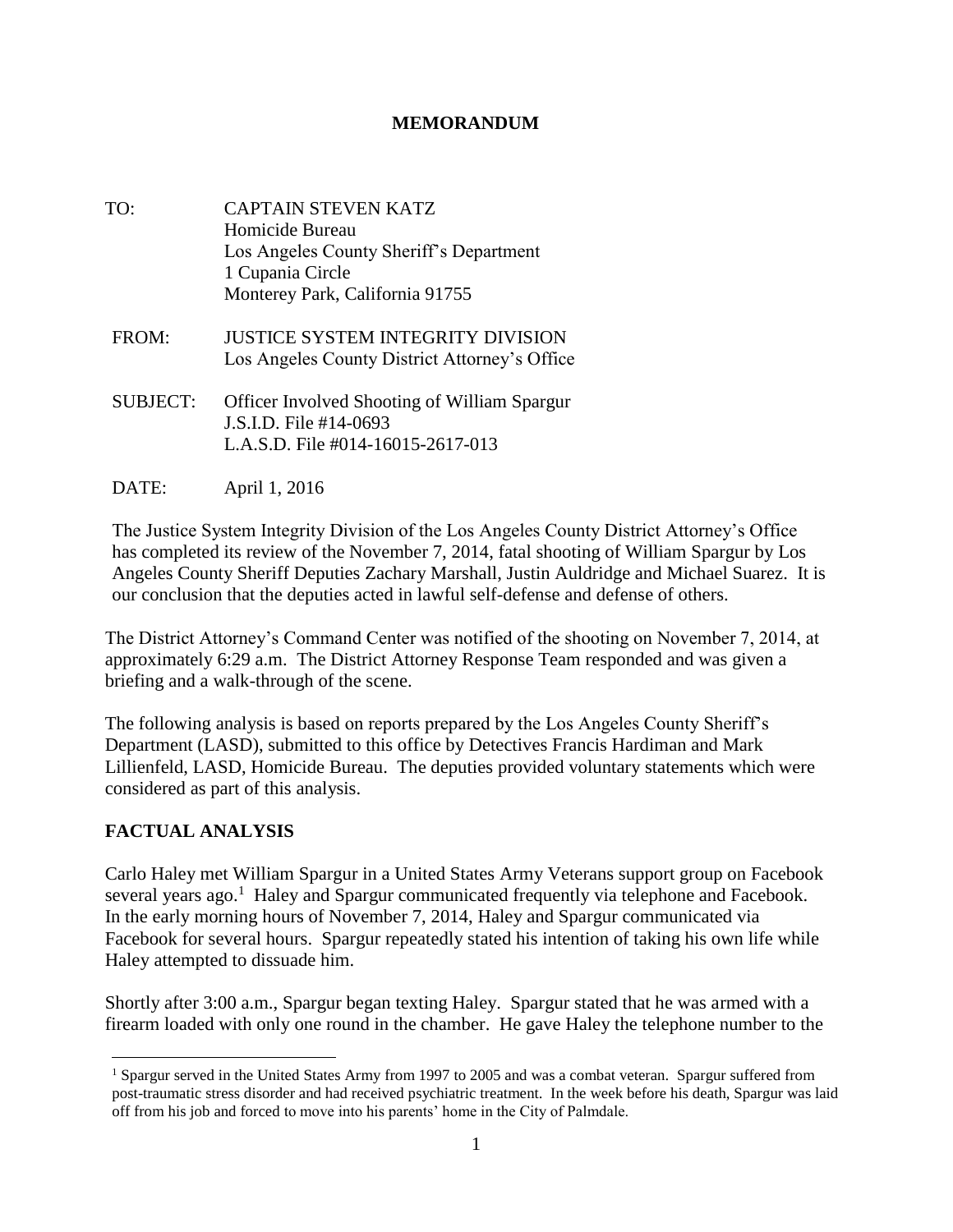Palmdale Sheriff's station and asked Haley to call them stating, "I will go out sui [sic] by cop." He also gave Haley his location. Spargur's last text to Haley said, "Last smoke. I am truly sorry but the birds are chirping."

Haley contacted the Palmdale Sheriff's station and informed them of Spargur's intentions. The call dispatched to deputies stated that there was a possible suicidal person on Rancho Vista Boulevard near Maestro Avenue in the City of Palmdale. The suicidal individual was a combat veteran and may be armed. The deputies were further advised that the individual claimed to be smoking his "last cigarette" and only had one round in his weapon. He intended to kill himself or have the police do it for him.

Uniformed deputies met several miles east of the location and formulated a tactical approach plan. The deputies then headed westbound on Rancho Vista Boulevard in search of Spargur. Deputy Michael Suarez, who was the passenger deputy in a patrol vehicle driven by Deputy Justin Auldridge, spotted Spargur on the south sidewalk just as Auldridge drove past him. Auldridge made a U-turn and parked their patrol car along the south curb line just west of Spargur. The car's headlights illuminated Spargur and Auldridge placed the driver's side spotlight onto him. Deputies Zachary Marshall and Desiree Sanchez also made a U-turn after passing Spargur and stopped their patrol vehicle in the number two lane next to Auldridge and Suarez. Deputy Matthew Davis stopped his patrol car east of Spargur in the middle of the street and also trained his spotlight on him.

Spargur was seated on a low brick wall facing the roadway. He was hunched over and appeared to be texting on a cellular phone between his legs. The deputies exited their patrol cars. Suarez, Auldridge and Davis were armed with their service weapons and Marshall armed himself with a department issued AR-15 rifle. Sanchez was armed with a Taser. Suarez yelled out, "Let me see your hands!" Spargur ignored him. Suarez again ordered Spargur to show his hands. Spargur stood up and turned toward the deputies while pulling a black semiautomatic firearm from his rear waistband. Suarez ordered Spargur to put the gun down as Spargur walked toward Suarez and Auldridge's vehicle. Spargur ignored the order and lifted the gun in the deputies' direction. Believing that Spargur was about to shoot Suarez and Auldridge, Marshall fired several rounds from his AR-15 rifle. As Marshall fired, Spargur fired one round into the air. Spargur continued to step toward Suarez and Auldridge with the firearm in his hand. Suarez and Auldridge fired their service weapons and Marshall fired several more rounds from his rifle. Spargur fell to the sidewalk and the handgun landed in the street.<sup>2</sup> Marshall and Davis approached Spargur and searched him while Suarez took possession of Spargur's handgun. The 9mm semiautomatic handgun and magazine were unloaded. Personnel from the Los Angeles County Fire Department responded to the location and pronounced Spargur dead at the scene. A subsequent autopsy ascribed Spargur's death to multiple gunshot wounds.

#### **LEGAL ANALYSIS**

 $\overline{a}$ 

 $<sup>2</sup>$  Davis was wearing a body camera during the incident. The footage captured Spargur reaching his right arm to his</sup> waistband as he stands up from the wall. Spargur turns to his left and walks toward Suarez and Auldridge. At this time, Davis runs to the other side of his vehicle in order to move out of the line of fire. Spargur is no longer visible. Suarez can be heard yelling, "Put your gun down!" The sound of gunfire follows. Four seconds elapses between the time Spargur stands up from the wall and the first sound of gunfire. The gunfire lasts three seconds.